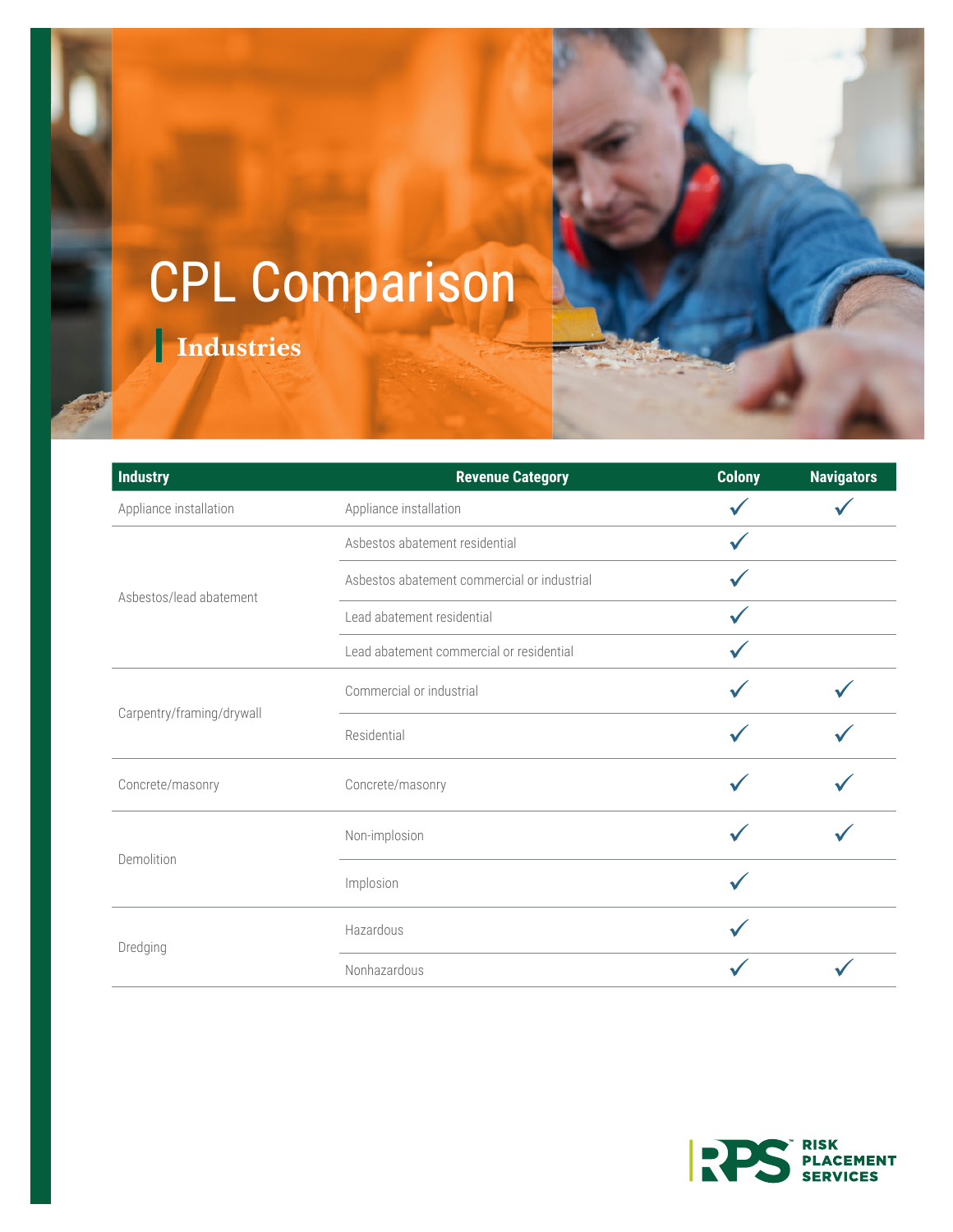| <b>Industry</b>                       | <b>Revenue Category</b>                                                       | <b>Colony</b> | <b>Navigators</b> |
|---------------------------------------|-------------------------------------------------------------------------------|---------------|-------------------|
|                                       | Onshore (downhole) for natural gas (including fracking)                       |               |                   |
|                                       | Onshore (downhole) for oil                                                    |               |                   |
|                                       | Environmental onshore (downhole)                                              |               |                   |
|                                       | Onshore (downhole) drilling for water                                         |               |                   |
|                                       | Onshore (downhole) directional (no pipeline installation)                     |               |                   |
|                                       | Offshore (downhole) for natural gas (including fracking)                      |               |                   |
| Drilling                              | Offshore (downhole) for oil                                                   |               |                   |
|                                       | Environmental offshore (downhole)                                             |               |                   |
|                                       | Support activities (no downhole work) for natural gas<br>(including fracking) |               |                   |
|                                       | Support activities (no downhole work) for oil                                 |               |                   |
|                                       | Environmental support activities (no downhole work)                           |               |                   |
|                                       | Support activities (no downhole work) for water                               |               |                   |
| Electrical                            | Electrical                                                                    |               |                   |
| Emergency response                    | Emergency response                                                            |               |                   |
| Excavating/grading                    | Excavating/grading                                                            |               |                   |
| Fixed-base operators/O&M contractors  | Fixed-base operators/O&M contractors                                          |               |                   |
| Flooring contractor                   | Flooring contractor                                                           |               |                   |
|                                       | Commercial or industrial                                                      |               |                   |
|                                       | Residential for single family                                                 |               |                   |
| General contractor/project management | Residential for multifamily                                                   |               |                   |
|                                       | Residential for tract home                                                    |               |                   |
| Geotechnical contractors              | Geotechnical contractors                                                      |               |                   |
| Glazier/glass/window                  | Glazier/glass/window                                                          |               |                   |
| Groundwater and soil field sampling   | Groundwater and soil field sampling                                           |               |                   |
| Hazardous materials cleanup           | Hazardous materials cleanup                                                   |               |                   |
| <b>HVAC</b>                           | Commercial                                                                    |               |                   |
|                                       | Residential                                                                   |               |                   |

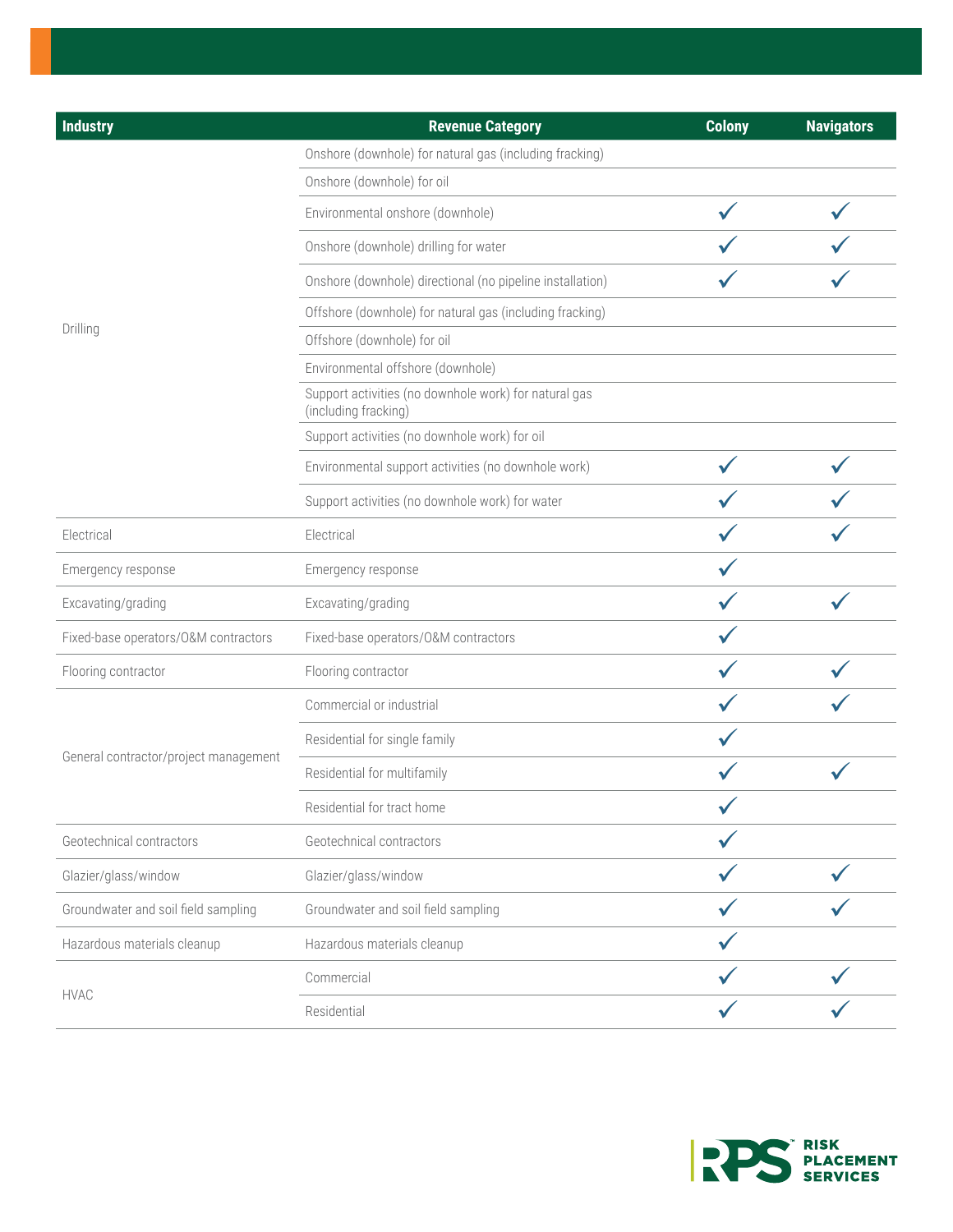| <b>Industry</b>                                    | <b>Revenue Category</b>                                                          | <b>Colony</b> | <b>Navigators</b> |
|----------------------------------------------------|----------------------------------------------------------------------------------|---------------|-------------------|
| Insulation                                         | Interior (only)                                                                  |               |                   |
|                                                    | <b>EIFS</b>                                                                      |               |                   |
| Labor subcontractor/temporary staffing<br>agency   | Labor subcontractor/temporary staffing agency                                    |               |                   |
| Landfill construction                              | Landfill construction                                                            |               |                   |
| Landscaping                                        | Fertilizer or chemical application                                               |               |                   |
|                                                    | Nonchemical work                                                                 |               |                   |
| Marine construction                                | Marine construction                                                              |               |                   |
| Mechanical/industrial contractor                   | Mechanical/industrial contractor                                                 |               |                   |
|                                                    | Residential                                                                      |               |                   |
| Mold abatement                                     | Commercial or industrial                                                         |               |                   |
|                                                    | New construction of natural gas                                                  |               |                   |
|                                                    | Repair or maintenance or inspection of natural gas                               |               |                   |
|                                                    | New construction of petroleum (refined petroleum products)                       |               |                   |
|                                                    | Repair or maintenance or inspection of petroleum (refined<br>petroleum products) |               |                   |
|                                                    | New construction of oil                                                          |               |                   |
| Pipeline                                           | Repair or maintenance or inspection of oil                                       |               |                   |
|                                                    | New construction of industrial chemical processing                               |               |                   |
|                                                    | Repair or maintenance or inspection of industrial chemical<br>processing         |               |                   |
|                                                    | New construction of sewer/water                                                  |               |                   |
|                                                    | Repair or maintenance or inspection of sewer/water                               |               |                   |
|                                                    | Commercial or industrial                                                         |               |                   |
| Plumbing                                           | Residential                                                                      |               |                   |
|                                                    | Hazardous                                                                        |               |                   |
| Remediation contractors                            | Nonhazardous                                                                     |               |                   |
| Restoration contractors (fire and water<br>damage) | Restoration contractors (fire and water damage)                                  |               |                   |
| Roofing                                            | Commercial or industrial                                                         |               |                   |
|                                                    | Residential                                                                      |               |                   |
| Steel erection                                     | Steel erection                                                                   |               |                   |